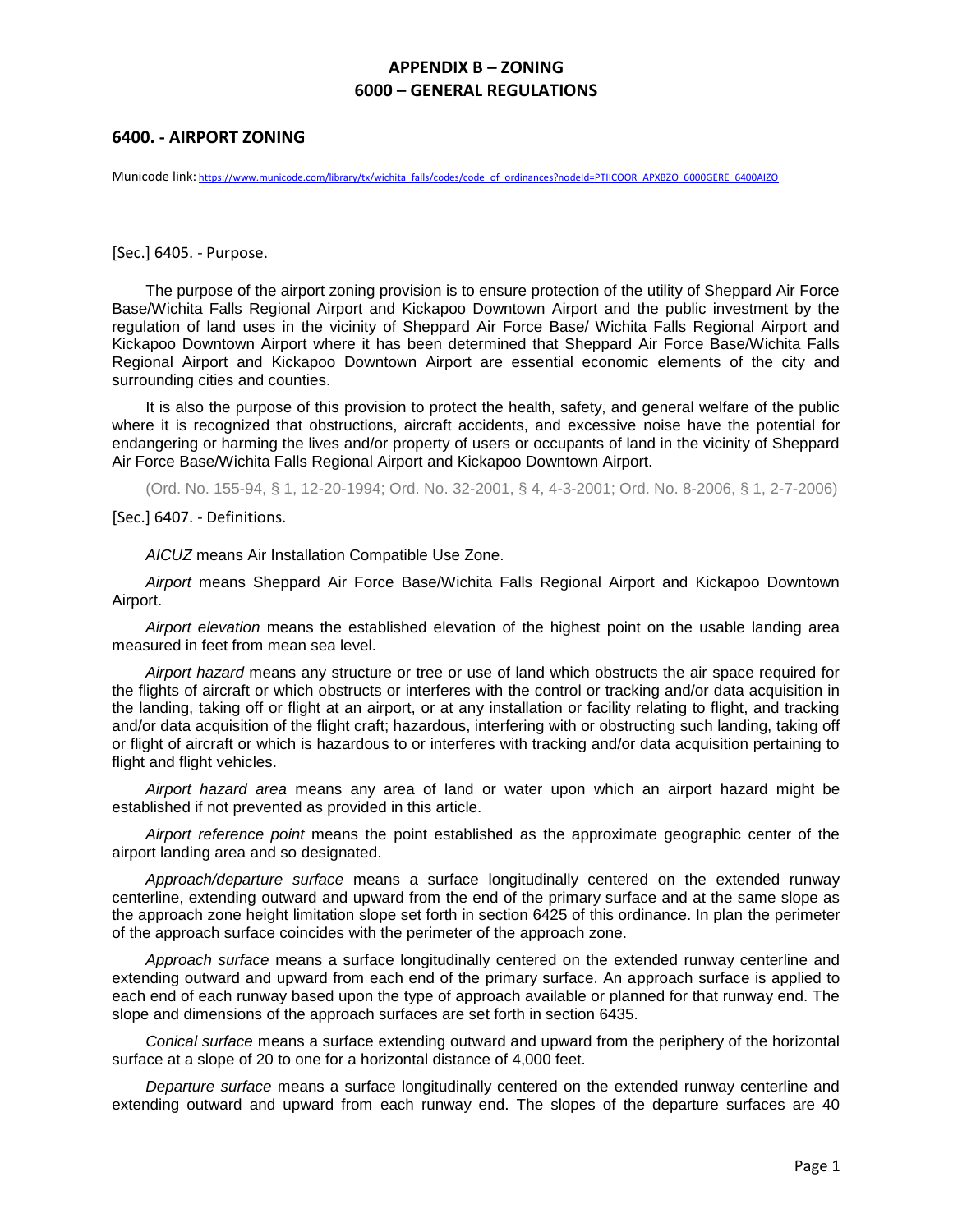horizontal for each one vertical (40:1). The inner widths of the departure zones 1,000 feet and the outer widths are 6,466 feet. Slopes and dimensions of the departures zones are as set forth in section 6445.

*Hazard to air navigation* means an obstruction determined to have a substantial adverse effect on the safe and efficient utilization of the navigable airspace.

*Height.* For the purpose of determining the height limits in all zones set forth in this ordinance and shown on the zoning map, the datum shall be mean sea level (MSL) elevation unless otherwise specified.

*Horizontal surface* means a horizontal plane 150 feet above the established airport elevation, the perimeter of which in plan coincides with the perimeter of the horizontal plane.

*Landing area* means the surface area of the airport used for the landing, take-off or taxiing of aircraft.

*Non-conforming use* means any pre-existing structure, object of natural growth, or use of land which is inconsistent with the provisions of this ordinance or an amendment thereto.

*Non-precision instrument runway* means a runway having an existing instrument approach procedure utilizing air navigation facilities with only horizontal guidance, or area type navigation equipment, for which a straight-in non-precision instrument approach procedure has been approved or planned.

*Obstruction* means any structure, growth, or other object, including a mobile object, which exceeds a limiting height set forth in section 6448.

*Person* means an individual, firm, partnership, corporation, company, association, joint stock association, or body politic, and includes a trustee, receiver, assignee, administrator, executor, guardian, or other representative.

*Primary surface* means a surface longitudinally centered on a runway. When the runway has a specially prepared hard surface, the primary surface extends 200 feet beyond each end of that runway; but when the runway has no specially prepared hard surface, or planned hard surface, the primary surface ends at each end of that runway. The width of the primary surface of a runway will be that width prescribed in Part 77 of the Federal Aviation Regulations (FAR) for the most precise approach existing or planned for either end of that runway. The elevation of any point on the primary surface is the same as the elevation of the nearest point on the runway centerline. In accordance with FAR Part 77, the width of the primary surface at Kickapoo Downtown Airport is 500 feet for a non-precision instrument runway having visibility minimums greater than three-fourths statute mile.

*Runway* means a defined area on an airport prepared for landing and take-off of aircraft along its length.

*Structure* means an object, including a mobile object, constructed or installed by man, including, but not limited to, buildings, towers, cranes, smokestacks, earth formation, and overhead transmission lines.

*Transitional surfaces* means those surfaces extend outward at 90 degree angles to the runway centerline and the runway centerline extended at a slope of seven feet horizontally for each foot vertically from the sides of the primary and approach surfaces to where they intersect the horizontal and conical surfaces. Transitional surfaces for those portions of the precision approach surfaces, which projects through and beyond the limits of the conical surface, extend a distance of 5,000 feet measured horizontally from the edge of the approach surface and at 90 degree angles to extended runway centerline.

*Tree* means any object of natural growth.

*Visual runway* means a runway intended solely for the operation of aircraft using visual approach procedures.

(Ord. No. 8-2006, § 1, 2-7-2006)

[Sec.] 6410. - Applicability.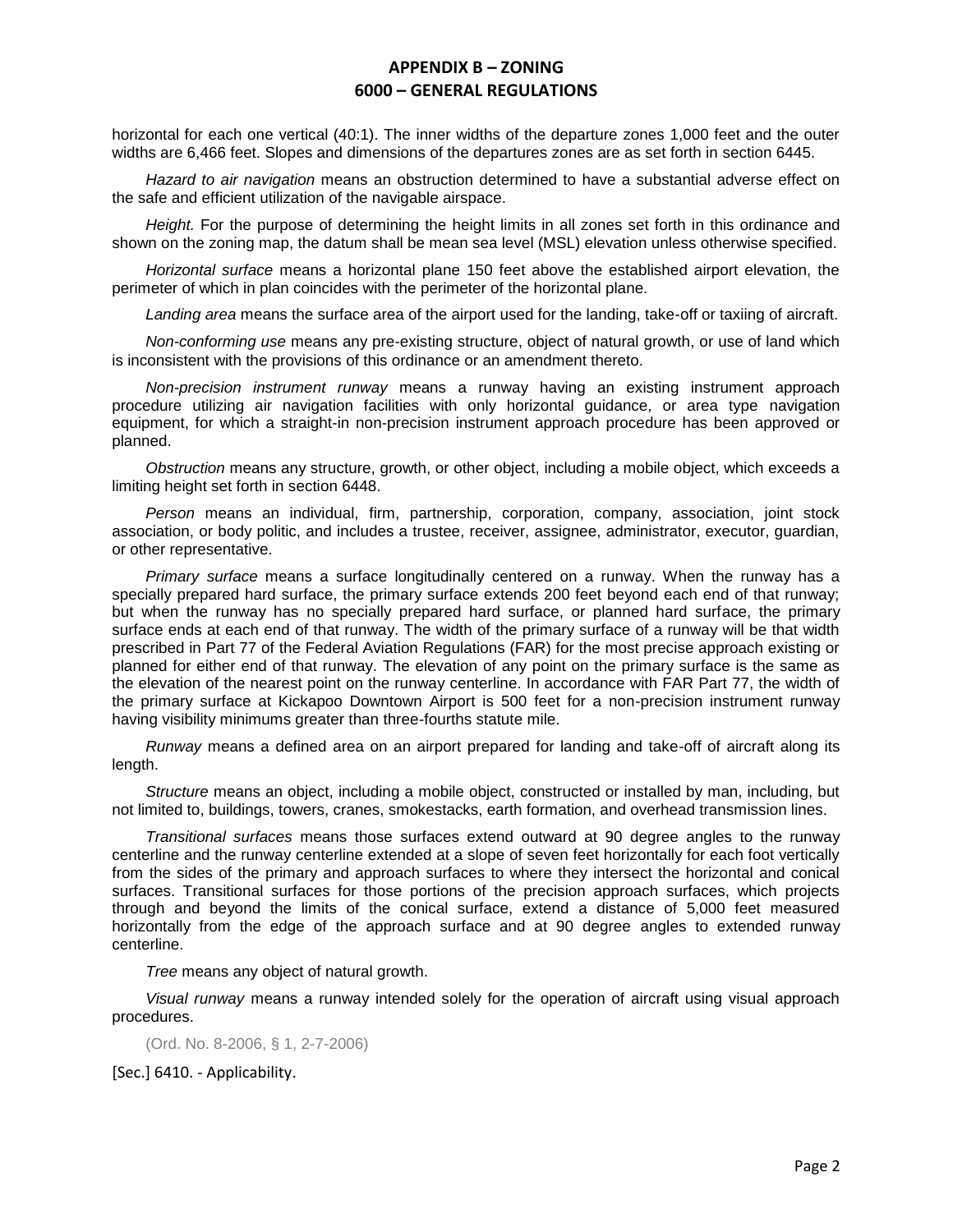Airport zoning regulations shall apply to all of the incorporated areas of the city and unincorporated areas which are located within an accident potential zone, noise zone or height restriction zone as described herein. The use of all land and any buildings or structures located upon the land, and the height, construction, reconstruction, alteration, expansion or relocation of any building or structure upon the land, shall conform to all regulations applicable to this section. No land, building, structure or premises shall be constructed and/or used for any purpose or in any manner other than is permitted in this section.

The airport zoning regulation shall be in accordance with prescribed regulations contained Texas Local Government Code § 241.001 et seq.

(Ord. No. 155-94, § 1, 12-20-1994; Ord. No. 8-2006, § 1, 2-7-2006)

[Sec.] 6415. - Airport Zoning Board.

The Commission for the city shall be responsible for all duties and powers granted to an Airport Zoning Board as required by Texas Local Government Code § 241.001 et seq.

(Ord. No. 155-94, § 1, 12-20-1994; Ord. No. 8-2006, § 1, 2-7-2006)

[Sec.] 6420. - Permitted uses.

Refer to the Land Use Compatibility Table included herein for permitted, controlled, and prohibited land uses in accordance with the latest AICUZ Study for Sheppard Air Force Base.

(Ord. No. 155-94, § 1, 12-20-1994; Ord. No. 72-2000, § 2, 7-5-2000; Ord. No. 8-2006, § 1, 2-7-2006)

#### 6425. - SHEPPARD AIR FORCE BASE/WICHITA FALLS REGIONAL AIRPORT

#### FOOTNOTE(S):

--- (**9**) ---

**Editor's note—** Ord. No. 32-2001, § 2, adopted April 3, 2001, deleted the former § 6425 which pertained to definitions and derived from Ord. No. 155-94, § 1, adopted December 20, 1994. Said ordinance renumbered the former §§ 6430, 6435 and 6440 as §§ 6428, 6431 and 6435, respectively. The historical notation has been retained with the amended provisions for reference purposes. For definitions, see § 2030

**Cross reference—** Aviation, ch. 18. (Back)

[Sec.] 6428. - Accident potential zones for Sheppard Air Force Base/Wichita Falls Regional Airport.

Accident potential zones are established within the area of the Sheppard Air Force Base/ Wichita Falls Regional Airport for the purpose of regulating the development of areas which possess an accident potential hazard so as to promote compatibility between the airport and the surrounding land uses, protect the airport from incompatible encroachment, and promote the health, safety and general welfare of property users.

- A. *Zone boundaries.* The boundaries of said zones are established as shown on the map included in the latest AICUZ Study for Sheppard Air Force Base. Accident Potential Zones are located beyond the clear zone at the end of the runways and are:
	- 1. For runway 17/35, Accident Potential Zones I and II shall be 1,000 feet wide and 2,500 feet long.
	- 2. For runways 15R/C/L and 33L/C/R, accident potential zone I (APZ I) shall be 3,000 feet wide and 5,000 feet long; Accident Potential Zone II (APZ II) shall be 3,000 feet wide and 7,000 feet long.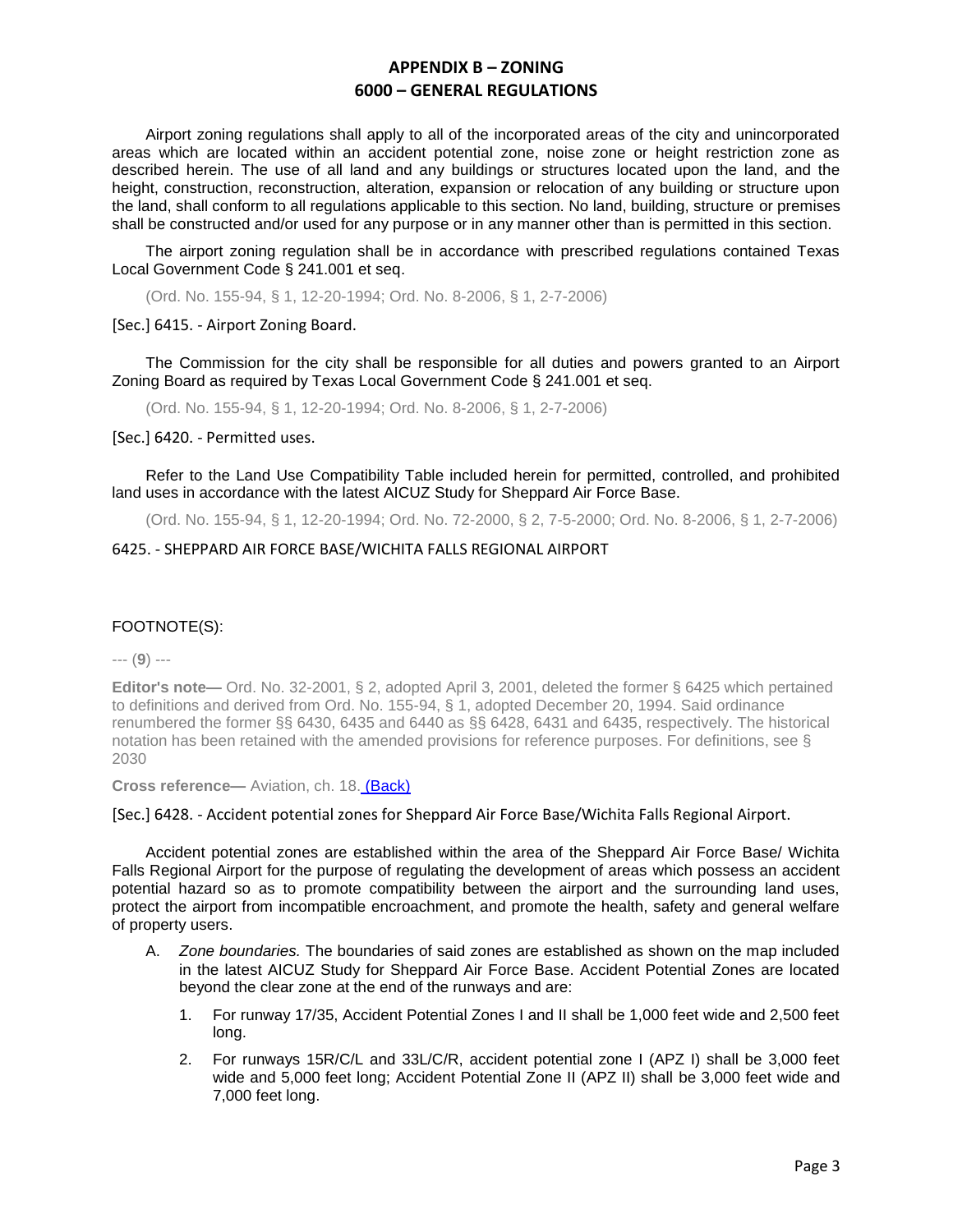B. *Compatible uses.* Compatible uses within each Accident Potential Zone are established as shown in the AICUZ study for Sheppard Air Force Base dated August 1999. Only compatible uses will be allowed.

(Ord. No. 155-94, § 1, 12-20-1994; Ord. No. 72-2000, § 2, 7-5-2000; Ord. No. 32-2001, § 6, 4-3- 2001; Ord. No. 8-2006, § 1, 2-7-2006)

[Sec.] 6431. - Noise zones for Sheppard Air Force Base/Wichita Falls Regional Airport.

For the purpose of regulating the development of areas which possess a noise hazard to certain land uses, so as to promote compatibility between the airport and the surrounding land uses, protect the airport from incompatible encroachment, and promote and protect the health, safety and general welfare of property users, noise zones are established within the area of the Sheppard Air Force Base/ Wichita Falls Regional Airport.

- A. *Zone boundaries.* The boundaries of said zones are established as shown on the map included in the latest AICUZ study for Sheppard Air Force Base. Noise zones are located within the 65 dB or greater noise contour as shown in the AICUZ study for Sheppard Air Force Base.
- B. *Compatible uses.* Compatible uses within the noise zone are established as shown in the latest AICUZ study for Sheppard Air Force Base. Only compatible uses will be allowed.

(Ord. No. 72-2000, § 2, 7-5-2000; Ord. No. 32-2001, § 7, 4-3-2001; Ord. No. 8-2006, § 1, 2-7-2006)

[Sec.] 6435. - Height restriction zones for Sheppard Air Force Base/Wichita Falls Regional Airport.

In order to carry out the provisions included herein as it pertains to height restrictions, there are established certain height restriction zones which include all of the land lying beneath the approachdeparture surface, inner horizontal surface, conical surface, outer horizontal surface, and transitional surface as they apply to Sheppard Air Force Base/Wichita Falls Regional Airport. Such zones and height restrictions are shown in the most recent AICUZ study of Sheppard Air Force Base. The various zones are established and defined as follows:

- A. *Zones related to runways.*
	- 1. *Primary zone (A zone).* All of the land area lying beneath a primary surface, which is a surface on the ground centered lengthwise of the runway and extending 200 feet beyond each end of that runway. The width of the primary surfaces are:
		- a. For runway 17/35: 1,000 feet.
		- b. For runways 15R/33L, 15C/33C, and 15L/33R: 2,000 feet.

No structure is permitted within the primary zone (A zone) as described herein.

- 2. *Clear zone (B zone).* All of the land area lying beneath a clear zone surface, which is a surface on the ground beginning at the runway end and symmetrical with the runway centerline extended. The width and length of the clear zone surfaces are:
	- a. For runway 17/35: 1,000 feet wide and 3,000 feet long.
	- b. For runways 15R/33L, 15C/33C, and 15L/33R: 3,000 feet wide and 3,000 feet long.
- 3. *Approach/departure zone (C and D zones).* All of the land area lying under an approach/departure surface, which is an inclined plane or combination inclined plane and horizontal plane, symmetrical about the runway centerline extended. The inclined plane flares outward and upward from the primary surface or planned expansion, and begins with the centerline elevation of the runway end. The slope ratio and dimensions of the inclined planes (C zone) and dimensions of the horizontal planes (D zone) are as follows:
	- a. Runway 17/35: one foot in height for each 40 feet in horizontal distance beginning at the runway ends. The runway end centerline elevations are 1,001 feet mean sea level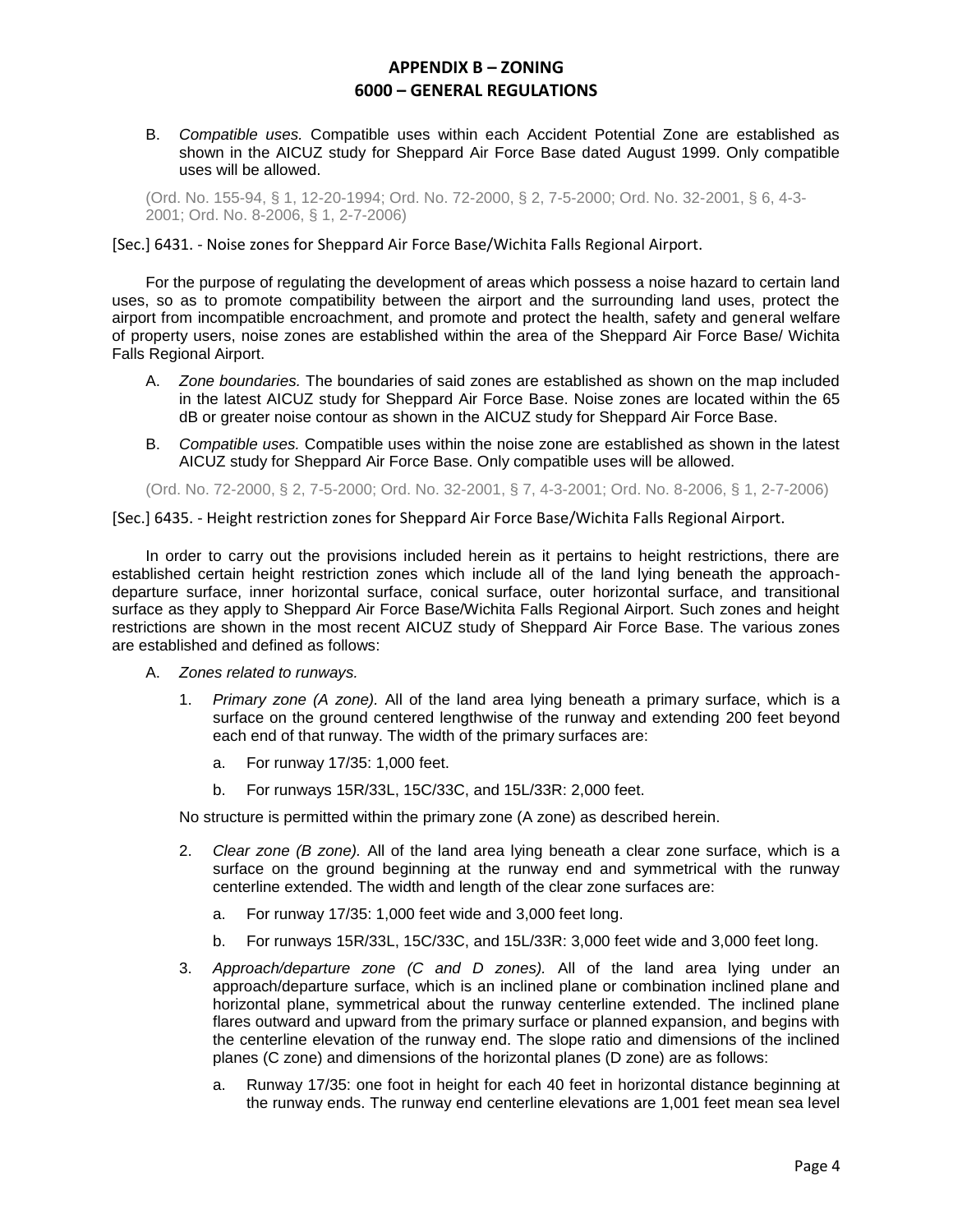(MSL) and 1,014 feet MSL for runways 17 and 35, respectively. The surface extends to a point 10,200 feet from the respective runway ends with an inner width of 1,000 feet and an outer width of 6,466 feet. The maximum elevations for the approach/departure clearance zones are 1,256 and 1,269 feet MSL for runways 17 and 35, respectively.

- b. Runway 15R/33L: one foot in height for each 50 feet in horizontal distance beginning at the end of the primary surfaces and at the centerline elevation of the runway end. The runway end centerline elevation is 998 MSL feet for runway 15R and 1,000 MSL feet for 33L. The surfaces extend until they reach an elevation of 500 feet above established airfield elevation (1,515 MSL). They then continue horizontally at this elevation to a point 50,000 feet from the point of beginning. The outer width is 16,000 feet.
- c. Runway 15C/33C (formerly 15L/33R): one foot in height for each 50 feet in horizontal distance beginning at the end of the primary surfaces and at the centerline elevation of the runway end. The runway end centerline elevation is 1,003 MSL feet for runway 15C and 989 MSL feet for runway 33R. The surfaces extend until they reach an elevation of 500 feet above established airport elevation (1,515 MSL). They then continue horizontally at this elevation to a point 50,000 feet from the point of beginning. The outer width is 16,000 feet.
- d. Runway 15L/33R: one foot in height for each 50 feet in horizontal distance beginning at the end of the primary surface centerline elevation of the runway end. The runway end centerline is 1,021 MSL feet for runway 15L and 996.9 MSL for runway 33R. The surfaces extend until they reach an elevation of 500 feet above established airport elevation (1,515 MSL). They then continue horizontally at this elevation to a point 50,000 feet from the point of beginning. The outer width is 16,000 feet.
- B. *Zones related to airport reference points.*
	- 1. *Inner horizontal zone (E zone).* All of the land lying beneath the inner horizontal surface, which is an oval-shaped plane at a height of 150 feet above the established airfield elevation (1,165 MSL). It is constructed by scribing an arc with a radius of 7,500 feet about the centerline at each end of each runway and interconnecting these arcs with tangents.
	- 2. *Conical zone (F zone).* All of the land area lying beneath the conical surface, which is an inclined plane that extends from the periphery of the inner horizontal surface outward and upward at a slope of 20 to one for a horizontal distance of 7,000 feet to a height of 500 feet above the established airfield elevation (1,515 MSL).
	- 3. *Outer horizontal zone (G zone).* All of the land area lying beneath the outer horizontal surface, which is an oval-shaped plane located 500 feet above the established airport elevation (1,515 MSL), extending outward from the outer periphery of the conical surface for a horizontal distance of 30,000 feet.
	- 4. *Transitional zone (H zone).* All of the land area lying beneath a transitional surface, which are inclined planes that connect the primary surface and the approach-departure clearance surfaces to the inner horizontal surface, conical surface, outer horizontal, or other transitional surfaces. The slope is one foot in height for each seven feet in horizontal distance outward and upward at right angles to the runway centerline and runway centerline extended. To determine the elevation for the beginning of the transitional surface slope at any point along the lateral boundary of the primary surface, draw a line from the point, perpendicular to the runway centerline or to the runway centerline extended. The elevation of the runway or the runway centerline extended at that intersection is the elevation for the beginning of the seven to one slope.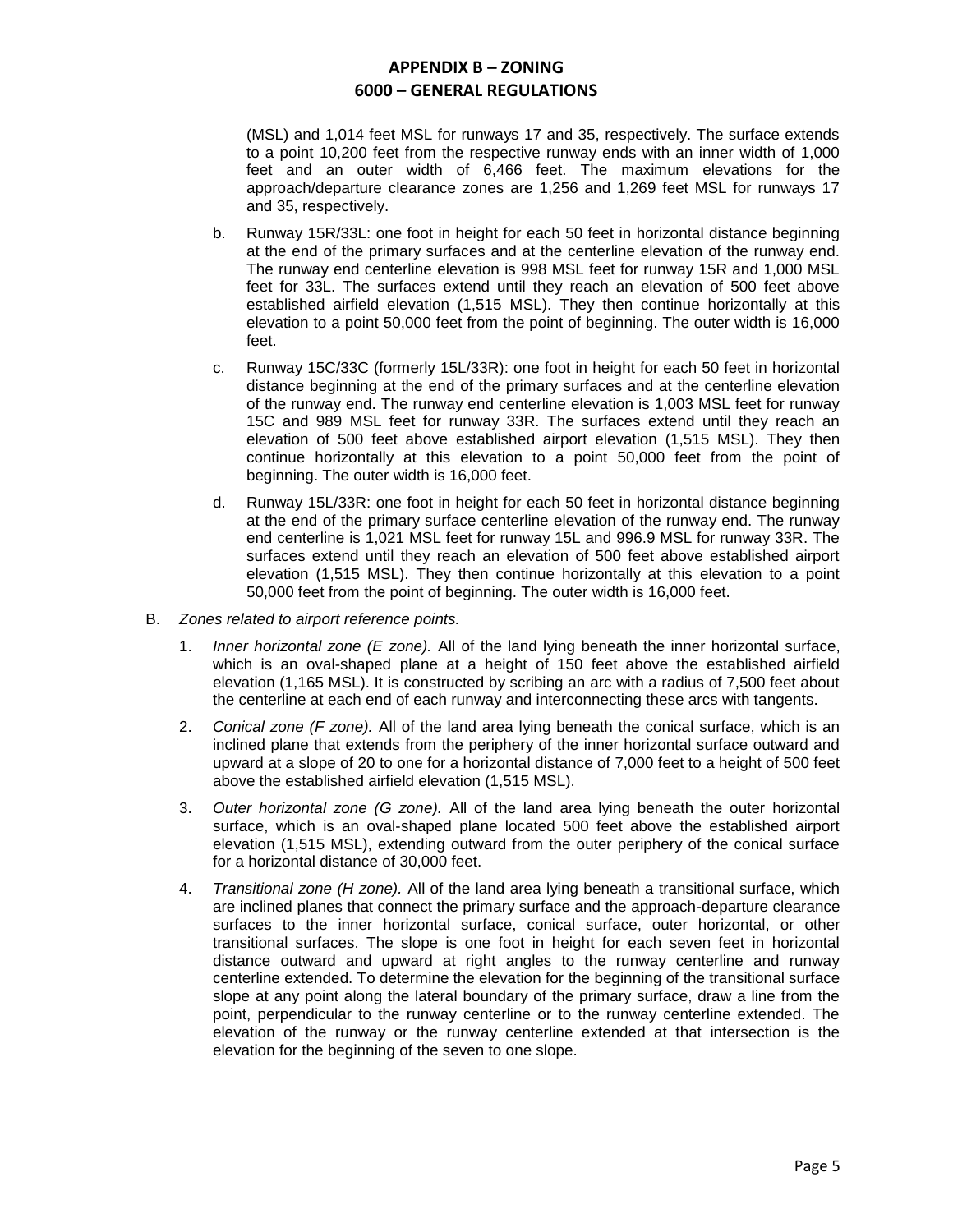- 5. Except as otherwise provided in this provision, no structure or obstruction shall be erected, altered or maintained in any zone created by this provision to a height in excess of the applicable height of the surface used to describe such zone.
- **IMAGINARY SURFACES FOR SAFB/WFRA** Outer Horizontal Surface Conical Surface Inner Horizontal Surface 500 500 EAE FAE ransitional 50:1 slope until 500' above EAE. Then continues horizontally to 50,000'  $20:1$ **Princip Surface**  $150'$ <br>FAE 30,000 ft 500 ft EAE **NOT TO SCALE** 44,500 ft

(Ord. No. 155-94, § 1, 12-20-1994; Ord. No. 32-2001, § 8, 4-3-2001; Ord. No. 8-2006, § 1, 2-7-2006)

#### [Sec.] 6448. - Height restriction zones for Kickapoo Downtown Airport.

In order to carry out provisions herein, there are established certain zones which include all of the land lying beneath the approach surfaces, departure surfaces, transition surfaces, horizontal surface and conical surface as they apply to Kickapoo Downtown Airport. Such zones are shown on the zoning map for Kickapoo Downtown Airport. An area located in more than one of the following zones is considered to be only in the zone with the more restrictive height limitation.

#### *Primary zone.*

 $\overline{\phantom{a}}$ 

\_\_\_\_\_

C. *Diagram.*

*Primary zone.* All of the land area lying beneath the primary surface, which is a surface on the ground centered lengthwise of the runway and extending 200 feet beyond each end of that runway or planned expansion. The width of the primary surface for runway 17/35 shall be 500 feet for a non-precision instrument runway having a non-precision instrument approach with visibility minimums less than three-fourths of a statute mile.

*Approach zones.*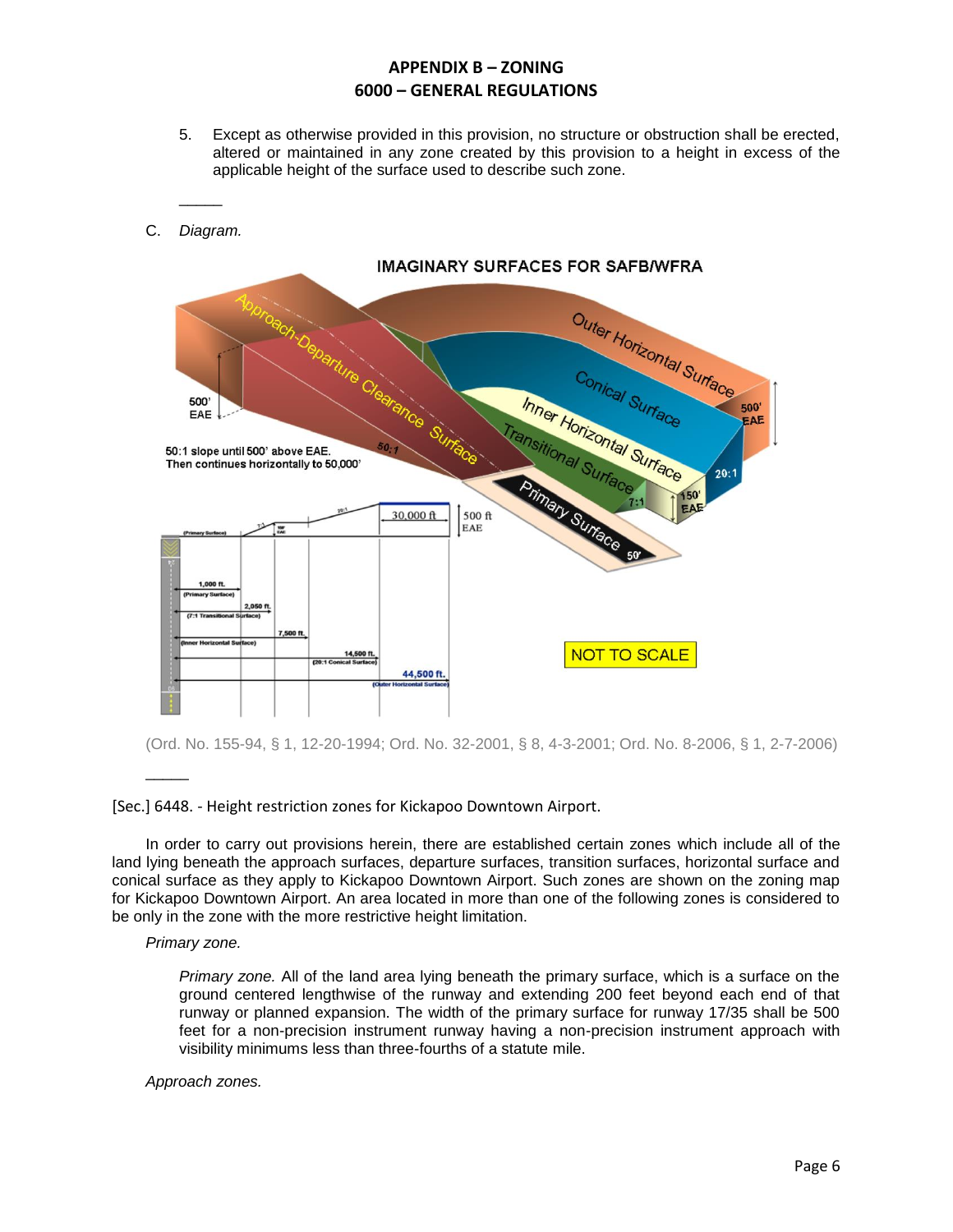*Runway 17.* One foot in height for each 20 feet in horizontal distance beginning at the end of the primary zone and extending a horizontal distance of 5,000 feet from that point. The width of the approach zone shall be 500 feet at the end of the primary surface increasing to a width of 1,500 feet at a distance of 5,000 feet from the end of the primary surface. The elevation of the end of runway 17 is 979 feet.

*Runway 35.* One foot in height for each 34 feet in horizontal distance beginning at the end of the primary zone and extending a horizontal distance of 10,000 feet from that point. The width of the approach zone shall be 500 feet at the end of the primary surface increasing to a width of 3,500 feet at a distance of 10,000 feet from the end of the primary surface. The elevation of the end of runway 35 is 1002.9 feet.

*Transition zone.* Slope seven feet outward for each foot upward beginning at the sides of and at the same elevation as the primary surface and the approach/departure surface, and extending to a height of 150 feet above the established airport elevation of 998 feet MSL.

*Horizontal zone.* The area beneath a horizontal plane 150 feet above the established airport elevation, the perimeter of which is constructed by swinging arcs of 10,000 feet radii from the center of each end of the primary surface of the runway 17/35 and connecting the adjacent arcs by lines tangent to those arcs.

*Conical zone.* Slopes 20 feet outward for each foot upward beginning at the periphery of the horizontal zone and at 150 feet above the airport elevation and extending to a height of 350 feet above the airport elevation.

*Departure zones.* The departure zones are established at each runway end. The departure zone begins at the runway end and extends for a horizontal distance of 10,200 feet beyond the runway end. The inner surface of the departure zone is 1,000 feet in width increasing to a width of 6,466 feet at a distance of 10,200 feet. The elevation of the inner edge of the departure zone is the same as the elevation of the runway end.

(Ord. No. 32-2001, § 12, 4-3-2001; Ord. No. 8-2006, § 1, 2-7-2006)

[Sec.] 6450. - Height restriction zone construction limitations.

Except as otherwise provided in this [ordinance], no person or entity shall erect, alter, or maintain a structure, and permit no tree to grow in any airport height restriction zone to a height in excess of the applicable height limit herein established for such zone.

(Ord. No. 8-2006, § 1, 2-7-2006)

[Sec.] 6455. - Additional use restrictions.

- A. Notwithstanding any other provisions, no use shall be made of land within any zone established herein in such a manner as to create electrical interference with navigational signals or radio communication between the airport and aircraft, make it difficult for pilots to distinguish between airport lights and others, result in glare in the eyes of pilots using the airport, impair visibility in the vicinity of the airport, create bird strike hazards, or otherwise endanger or interfere with the safe landing, taking off or maneuvering of aircraft intending to use the airport.
- B. No structure, tower, or tree shall be placed, erected or allowed to grow to a height that would penetrate a 100 to one slope from any point on a runway to the outer limits of the extraterritorial jurisdiction without a determination as to the impact of such use. The city and Sheppard Air Force Base shall be responsible for evaluating the impacts of the tower, structure or other obstruction and findings reported to the Airport Zoning Board for evaluation and determination of the impacts. The Airport Zoning Board shall be responsible for approving, conditionally approving or denying the placement of a tower, structure or other obstruction. An exception to requiring approval from the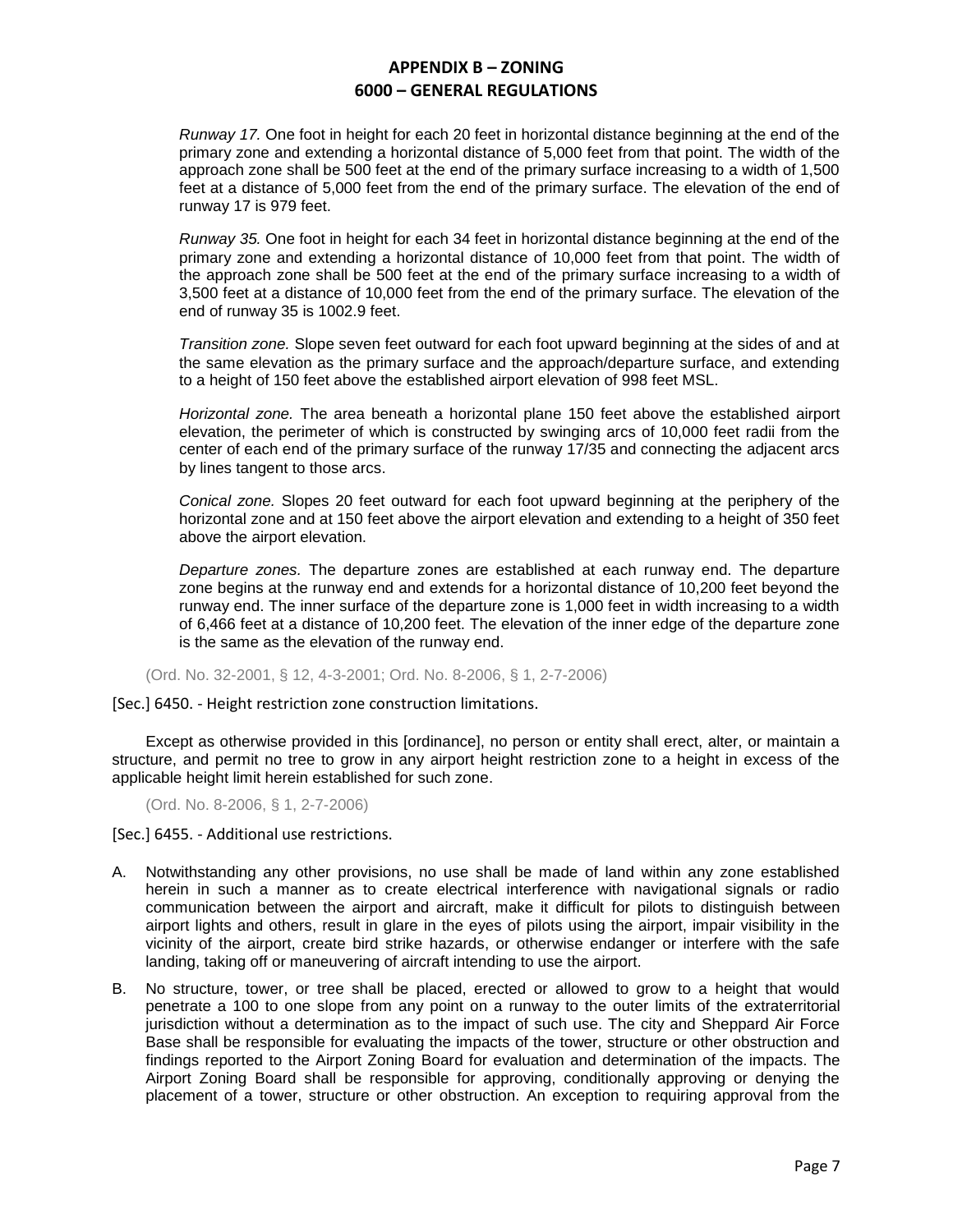Airport Zoning Board exists where both the city and Sheppard Air Force Base have determined that no significant impact will result.

C. Regulations herein shall apply within the corporate limits and extraterritorial jurisdiction of the city.

(Ord. No. 155-94, § 1, 12-20-1994; Ord. No. 32-2001, §§ 9, 10, 4-3-2001; Ord. No. 8-2006, § 1, 2-7- 2006)

[Sec.] 6460. - Nonconforming uses.

- A. *Regulations not retroactive.* The regulations prescribed by this provision shall not be construed to require changes in land use or the removal, lowering or other change or alteration of any structure established prior to the regulation as of October 31, 1982, or otherwise interfere with the continuance of any nonconforming use.
- B. *Marking and lighting.* Notwithstanding provisions herein, the owner of any nonconforming structure is hereby required to permit the installation, operation and maintenance thereon of such markers and lighting as shall be deemed necessary by Sheppard Air Force Base and/or Wichita Falls Regional Airport or the city to indicate to the operators of aircraft in the vicinity of the airport, the presence of such airport hazards. Such markers and lights shall be installed, operated and maintained at the expense of the city and/or Sheppard Air Force Base.
- C. *Reconstruction.* Any nonconforming use which is damaged or destroyed by fire, flood, explosion, wind, earthquake, war, riot, or other calamity may be reconstructed and used as it was before such happening.

(Ord. No. 155-94, § 1, 12-20-1994; Ord. No. 32-2001, § 13, 4-3-2001; Ord. No. 8-2006, § 1, 2-7- 2006)

[Sec.] 6465. - Permits.

- A. *New construction.* A permit shall be required to construct a structure in any accident potential zone, noise zone, or height restriction zone established by this provision as specifically provided herein. Each application for a permit shall indicate the location, height, and if applicable, use of the structure, with sufficient particularity to enable it to be determined whether the resulting structure would conform to the regulations herein prescribed. If such determination is in the affirmative, the permit shall be granted. No permit for a structure inconsistent with these provisions shall be granted unless a variance has been approved in accordance with subsection C of this section.
	- 1. In the limits of the accident potential zones (APZ I and II), a permit shall be required for any structure. Such permits shall be issued when the proposed use of the structure is permitted, and the vertical height of the structure above the ground does not exceed the height limits prescribed herein.
		- (a) In the area lying inside the accident potential zones (APZ I and II), a permit shall be required for any use or structure. Such permits shall be issued when the vertical height of the structure, above the ground, does not exceed the height limits prescribed herein and is found to be a compatible use as defined herein.
		- (b) In the area lying outside the accident potential zones (APZ I and II) and within a height restriction zone, a permit shall be required for any use or structure. Such permits shall be issued when the vertical height of the structure, above the ground, does not exceed the height limits prescribed herein and is found to be a compatible use as defined herein.
	- 2. In the area within the 65 dB or greater noise contour as shown in the latest AICUZ study for Sheppard Air Force Base, a permit shall be required for any use or structure as identified in the Land Use Compatibility Table included herein as requiring noise attenuation. Such permits shall be issued when the building official has approved noise attenuation measures on those uses requiring attenuation as identified herein.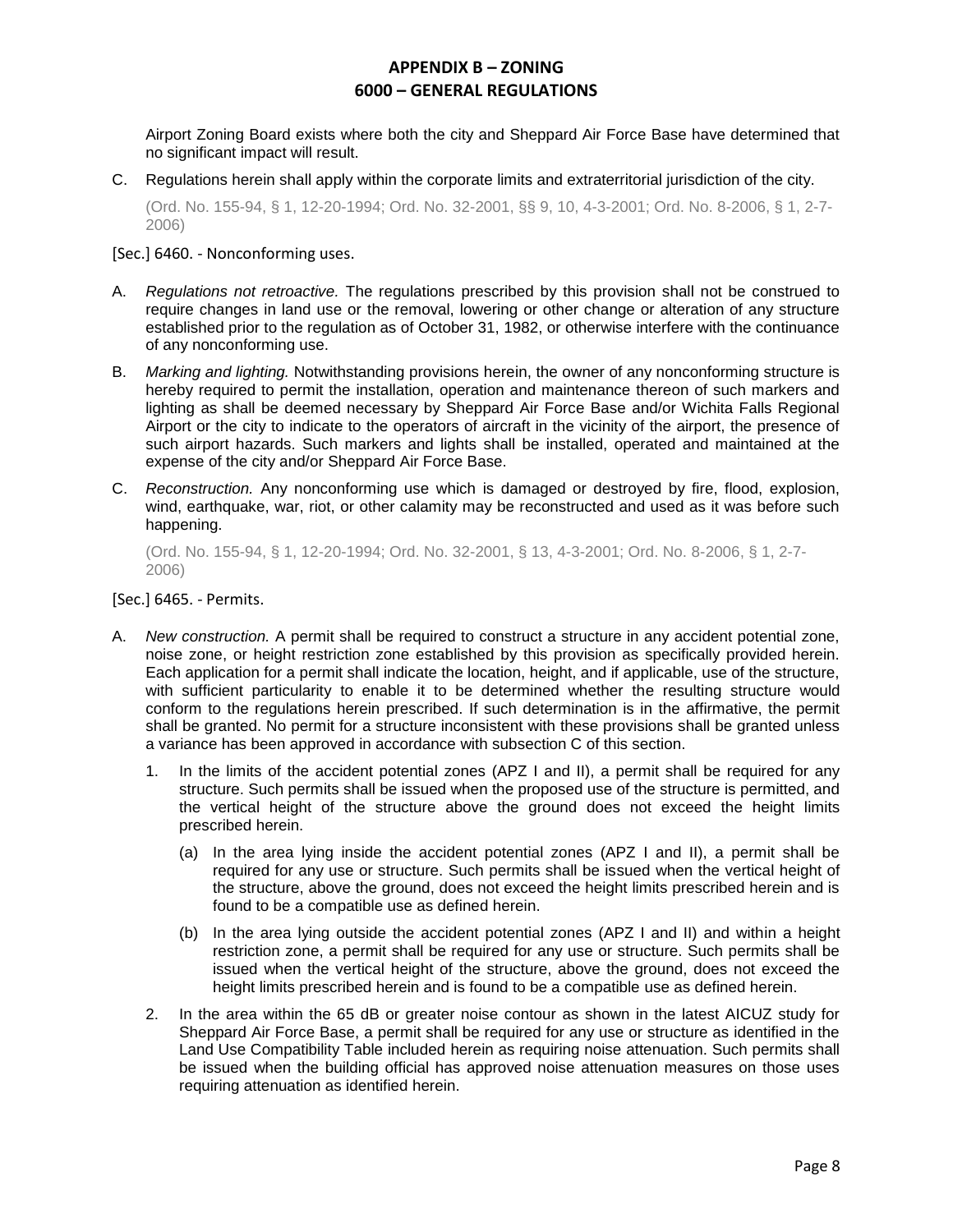No certificate of occupancy (CO) shall be issued for commercial properties until such time compliance is realized through inspection and approval by the building official for compliance with noise attenuation measures as required herein. For residential land uses required to attenuate, no water sales by the city or appropriate water districts or supply corporations shall be permitted until compliance is realized through inspection and approval of the building official.

Noise attenuation measures as required herein, and as approved by the building official, shall be installed and maintained at the same level of attenuation as required by this provision.

#### B. *Existing uses.*

- 1. No permit shall be granted that would allow the establishment or creation of any airport hazard or permit a nonconforming use or structure to be made higher or become a greater hazard to air navigation, than it was on the effective date of this ordinance.
- 2. No permit shall be granted that would allow the expansion of a use not herein permitted within the noise zone unless said use adheres to attenuation measures as required.
- C. *Variances.* Any person desiring to erect or increase the height of any structure, or use his property contrary to the regulations prescribed in this provision, may apply to the Board of Adjustment for a variance from such regulations in question. The application for variance from a height restriction shall be accompanied by a determination from the Federal Aviation Administration as to the effect of the proposal on the operation of air navigation facilities and the safe, efficient use of navigable airspace. A variance request shall be processed in accordance with section 7300
- D. *Obstruction marking and lighting.* Any permit or variance granted may, if such action is deemed advisable by the director of community development or his designee or the Board of Adjustment to effectuate the purposes of this provision and is reasonable under the circumstances, be so conditioned as to require the owner of the structure in question to install, operate and maintain, at their expense, such markings and lights as may be necessary.

(Ord. No. 155-94, § 1, 12-20-1994; Ord. No. 72-2000, § 2, 7-5-2000; Ord. No. 32-2001, § 14, 4-3- 2001; Ord. No. 8-2006, § 1, 2-7-2006)

## [Sec.] 6475. - Enforcement.

It shall be the duty of the director of community development or his designee to administer and enforce the regulations prescribed herein. Applications for permits shall be made to the director of community development or his designee. Applications required by this provision to be submitted to the director of community development or his designee shall be promptly considered and granted or denied by him. In the event that the director of community development or his designee refuses to grant the application, the applicant may appeal such decision to the Board of Adjustment.

Applications for variances shall be made to the Board of Adjustment by first filing said application for variance with the director of community development or his designee who shall forthwith transmit said application to the Board of Adjustment for determination.

(Ord. No. 32-2001, § 15, 4-3-2001; Ord. No. 8-2006, § 1, 2-7-2006)

[Sec.] 6480. - Airport Board of Adjustment.

An Airport Board of Adjustment shall be appointed comprised of both residents of the city of Wichita Falls and residents located outside the city but within the area affected by this ordinance, in accordance with the provisions of the Local Government Code. The board shall consist of five members appointed by the city council. Three members shall be citizens of the city, and two members shall be residents located outside the city, but within the area affected by this ordinance, who shall serve two-year staggered terms commencing on December 31. The city's resident members shall be appointed in even-numbered years, and the members located outside the city shall be appointed on odd-numbered years. The actions and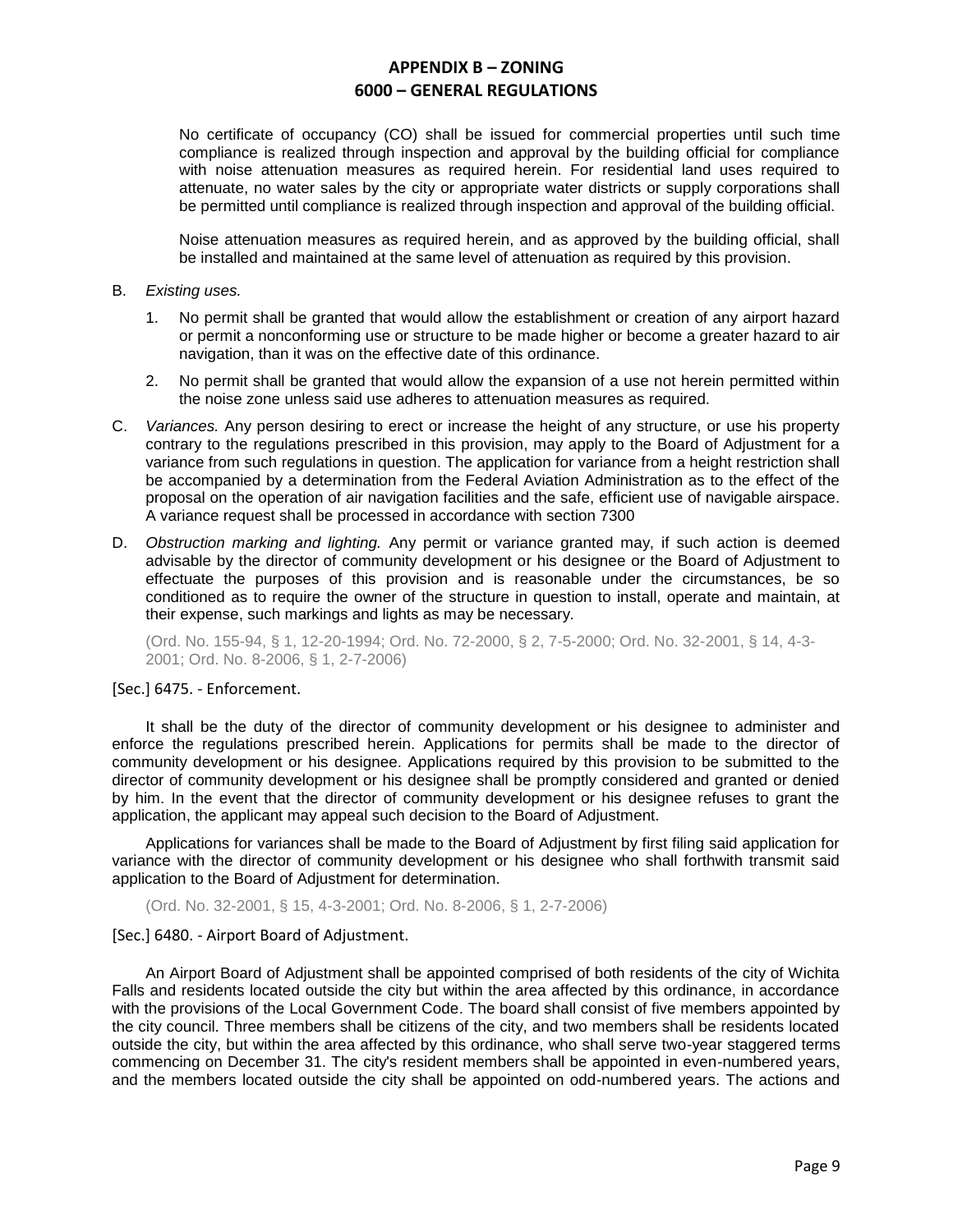## procedures of the Airport Board of Adjustment shall be those as required under Texas Local Government Code § 241.032, as amended.

(Ord. No. 155-94, § 1, 12-20-1994; Ord. No. 67-99, § 1, 7-20-1999; Ord. No. 126-2000, § 1, 12-19- 2000; Ord. No. 32-2001, § 16, 4-3-2001; Ord. No. 8-2006, § 1, 2-7-2006)

## [Sec.] 6485. - Land use compatibility table for Sheppard Air Force Base/Wichita Falls Regional Airport.

|                     |                                | <b>Accident Potential</b><br>Zones     |                  |                 | Noise Zones<br>(dB) |                   |                         |           |  |
|---------------------|--------------------------------|----------------------------------------|------------------|-----------------|---------------------|-------------------|-------------------------|-----------|--|
| <b>SLUCM</b><br>No. | Land Use                       | Clear<br>Zone                          | APZ <sub>I</sub> | APZ<br>$\sf II$ | $65-$<br>70         | $70 -$<br>75      | $75 -$<br>80            | 80        |  |
| 10                  | RESIDENTIAL                    |                                        |                  |                 |                     |                   |                         |           |  |
| 11                  | <b>HOUSEHOLD UNITS</b>         |                                        |                  |                 |                     |                   |                         |           |  |
| 11.11               | Single Units; Detached         | $\mathsf{N}$                           | ${\sf N}$        | $Y_1$           | $A_{11}$            | $B_{11}$          | $\mathsf{N}$            | N         |  |
| 11.12               | Single Units; Semidetached     | N                                      | $\mathsf{N}$     | ${\sf N}$       | $A_{11}$            | $\mathsf{B}_{11}$ | $\overline{\mathsf{N}}$ | N         |  |
| 11.13               | Single Units; Attached row     | $\mathsf{N}$                           | ${\sf N}$        | ${\sf N}$       | $A_{11}$            | $B_{11}$          | $\mathsf{N}$            | N         |  |
| 11.21               | Two Units; Side by side        | ${\sf N}$                              | ${\sf N}$        | ${\sf N}$       | $A_{11}$            | $B_{11}$          | $\mathsf{N}$            | ${\sf N}$ |  |
| 11.22               | Two Units; One above the other | N                                      | ${\sf N}$        | ${\sf N}$       | $A_{11}$            | $B_{11}$          | $\mathsf{N}$            | N         |  |
| 11.31               | Apartments; Walk up            | $\mathsf{N}$                           | ${\sf N}$        | ${\sf N}$       | $A_{11}$            | $B_{11}$          | $\mathsf{N}$            | N         |  |
| 11.32               | Apartments; Elevator           | ${\sf N}$<br>$\mathsf{N}$<br>${\sf N}$ |                  |                 |                     | $B_{11}$          | $\mathsf{N}$            | ${\sf N}$ |  |
| 12                  | <b>Group Quarters</b>          | $\mathsf{N}$                           | ${\sf N}$        | ${\sf N}$       | $A_{11}$            | $B_{11}$          | $\mathsf{N}$            | N         |  |
| 13                  | <b>Residential Hotels</b>      | ${\sf N}$                              | ${\sf N}$        | ${\sf N}$       | $A_{11}$            | $\mathsf{B}_{11}$ | $\mathsf{N}$            | ${\sf N}$ |  |
| 14                  | Mobile Home Parks or Courts    | $N_{\odot}$                            | $\mathsf{N}$     | ${\sf N}$       | ${\sf N}$           | ${\sf N}$         | ${\sf N}$               | ${\sf N}$ |  |
| 15                  | <b>Transient Lodgings</b>      | ${\sf N}$                              | ${\sf N}$        | ${\sf N}$       | $\mathsf{A}_{11}$   | $\mathsf{B}_{11}$ | $\mathsf{C}_{11}$       | ${\sf N}$ |  |
| 16                  | <b>Other Residential</b>       | ${\sf N}$                              | ${\sf N}$        | $N_1$           | $A_{11}$            | $\mathsf{B}_{11}$ | ${\sf N}$               | ${\sf N}$ |  |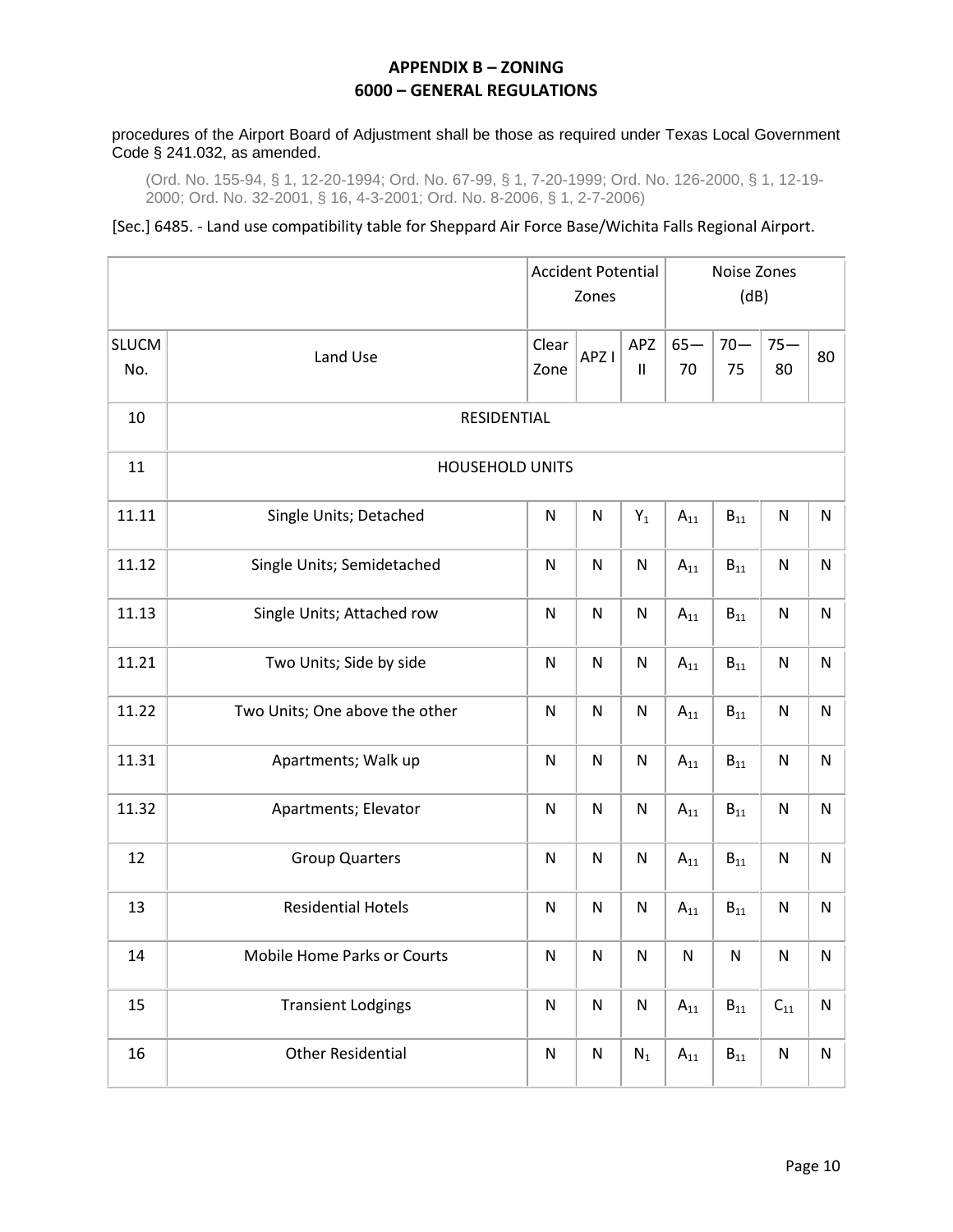| 20 | MANUFACTURING                                                                                                                        |              |                |                |   |                   |                   |                     |
|----|--------------------------------------------------------------------------------------------------------------------------------------|--------------|----------------|----------------|---|-------------------|-------------------|---------------------|
| 21 | Food and Kindred Products; Manufacturing                                                                                             | N            | N <sub>2</sub> | Υ              | Υ | $Y_{12}$          | $Y_{13}$          | $Y_{14}$            |
| 22 | <b>Textile Mill Products; Manufacturing</b>                                                                                          | ${\sf N}$    | N <sub>2</sub> | Υ              | Υ | $\mathsf{Y}_{12}$ | $Y_{13}$          | $\mathsf{Y}_{\,14}$ |
| 23 | Apparel and Other Finished Products Made From<br>Fabrics, Leather, and Similar Materials;<br>Manufacturing                           | N            | N              | N <sub>2</sub> | Υ | $Y_{12}$          | $Y_{13}$          | $Y_{14}$            |
| 24 | Lumber and Wood Products (except furniture);<br>Manufacturing                                                                        | $\mathsf{N}$ | $Y_2$          | Υ              | Υ | $Y_{12}$          | $Y_{13}$          | $\mathsf{Y}_{\,14}$ |
| 25 | Furniture and Fixtures; Manufacturing                                                                                                | $\mathsf{N}$ | $Y_2$          | Υ              | Υ | $Y_{12}$          | $Y_{13}$          | $Y_{14}$            |
| 26 | Paper and Allied Products; Manufacturing                                                                                             | N            | $Y_2$          | Υ              | Υ | $Y_{12}$          | $Y_{13}$          | $Y_{14}$            |
| 27 | Printing, Publishing and allied industries                                                                                           | ${\sf N}$    | $Y_2$          | Υ              | Υ | $Y_{12}$          | $Y_{13}$          | $Y_{14}$            |
| 28 | <b>Chemicals and Allied Products Manufacturing</b>                                                                                   | N            | N              | $N_2$          | Υ | $Y_{12}$          | $Y_{13}$          | $\mathsf{Y}_{\,14}$ |
| 29 | Petroleum Refining and related industries                                                                                            | $\mathsf{N}$ | ${\sf N}$      | Υ              | Υ | $Y_{12}$          | $\mathsf{Y}_{13}$ | $Y_{14}$            |
| 30 | Manufacturing                                                                                                                        |              |                |                |   |                   |                   |                     |
| 31 | Rubber and Misc. Plastic Products; Manufacturing                                                                                     | ${\sf N}$    | N <sub>2</sub> | N <sub>2</sub> | Υ | $Y_{12}$          | $Y_{13}$          | $Y_{14}$            |
| 32 | Stone, Clay and Glass Products; Manufacturing                                                                                        | N            | N <sub>2</sub> | Υ              | Υ | $Y_{12}$          | $Y_{13}$          | $Y_{14}$            |
| 33 | <b>Primary Metal Industries</b>                                                                                                      | ${\sf N}$    | N <sub>2</sub> | Υ              | Υ | $Y_{12}$          | $Y_{13}$          | $\mathsf{Y}_{\,14}$ |
| 34 | <b>Fabricated Metal Products; Manufacturing</b>                                                                                      | $\mathsf{N}$ | N <sub>2</sub> | Υ              | Υ | $Y_{12}$          | $Y_{13}$          | $Y_{14}$            |
| 35 | Professional, Scientific, and Controlling<br>Instruments; Photographic and Optical Goods;<br><b>Watches and Clocks Manufacturing</b> | ${\sf N}$    | ${\sf N}$      | N <sub>2</sub> | Υ | Α                 | $\sf B$           | ${\sf N}$           |
| 39 | <b>Miscellaneous Manufacturing</b>                                                                                                   | ${\sf N}$    | $Y_2$          | $Y_2$          | Υ | $Y_{12}$          | $Y_{13}$          | $Y_{14}$            |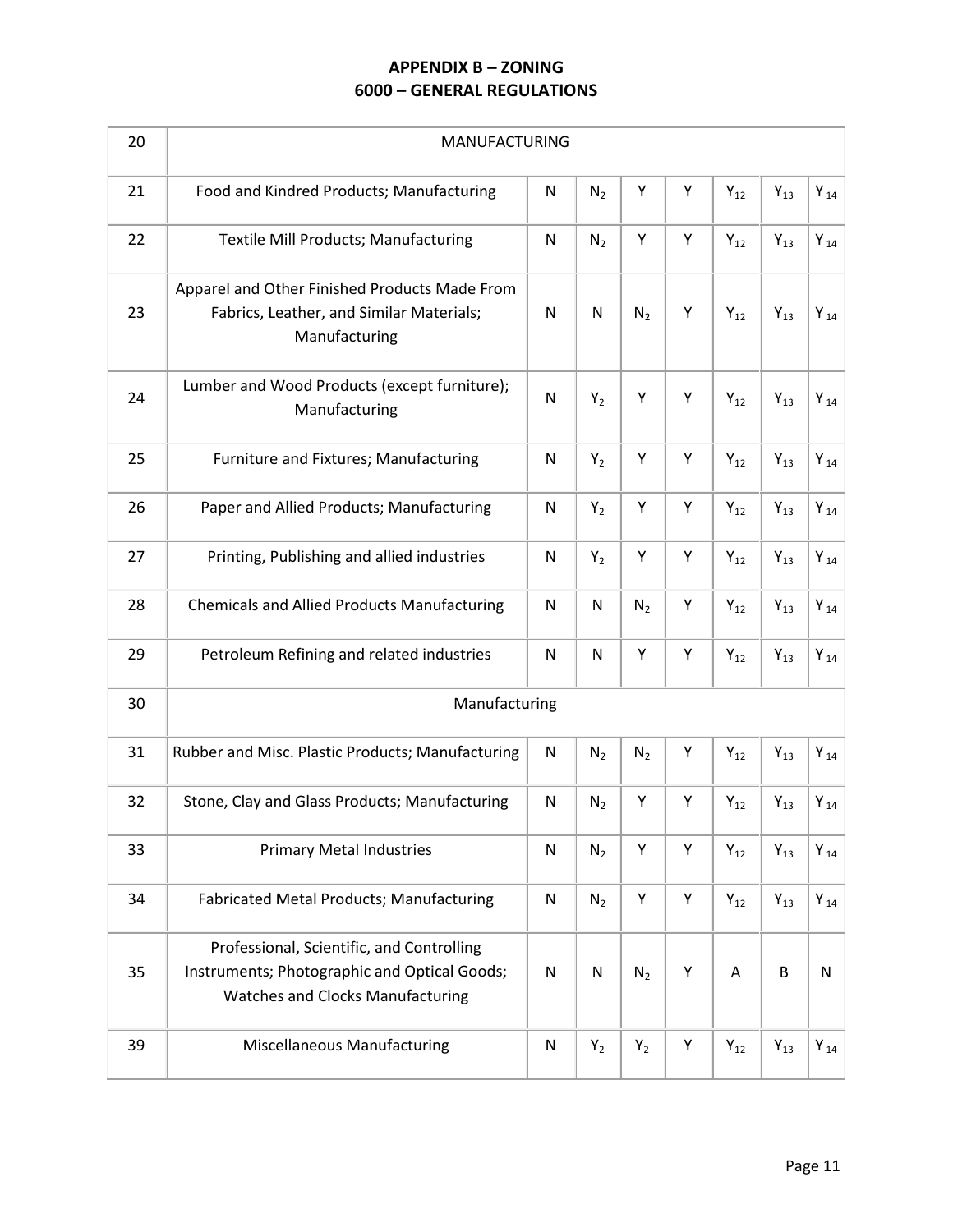| 40 | TRANSPORTATION, COMMUNICATIONS AND UTILITIES                       |              |                |       |   |                     |                   |                     |
|----|--------------------------------------------------------------------|--------------|----------------|-------|---|---------------------|-------------------|---------------------|
| 41 | Railroad, Rapid Rail Transit and Street Railroad<br>Transportation | $N_3$        | $Y_4$          | Υ     | Υ | $Y_{12}$            | $Y_{13}$          | $Y_{14}$            |
| 42 | Motor Vehicle Transportation                                       | $N_3$        | Υ              | Υ     | Υ | $Y_{13}$            | $Y_{14}$          | $Y_{15}$            |
| 43 | <b>Aircraft Transportation</b>                                     | $N_3$        | $Y_4$          | Υ     | Υ | $Y_{12}$            | $\mathsf{Y}_{13}$ | $\mathsf{Y}_{\,14}$ |
| 44 | Marine Craft Transportation                                        | $N_3$        | $\mathsf{Y}_4$ | Υ     | Υ | $Y_{12}$            | $Y_{13}$          | $Y_{14}$            |
| 45 | Highway and Street Right-of-way                                    | $N_3$        | Υ              | Υ     | Υ | $Y_{12}$            | $Y_{13}$          | $Y_{14}$            |
| 46 | <b>Automobile Parking</b>                                          | $N_3$        | $Y_4$          | Υ     | Υ | $\mathsf{Y}_{\,12}$ | $Y_{13}$          | $Y_{14}$            |
| 47 | Communications                                                     | $N_3$        | $Y_4$          | Υ     | Υ | $A_{15}$            | $B_{15}$          | ${\sf N}$           |
| 48 | Utilities                                                          | $N_3$        | $Y_4$          | Υ     | Υ | Υ                   | $Y_{12}$          | $Y_{13}$            |
| 49 | Other Transportation, Communications and<br>Utilities              | $N_3$        | $Y_4$          | Υ     | Υ | $A_{15}$            | $B_{15}$          | ${\sf N}$           |
| 50 | <b>TRADES</b>                                                      |              |                |       |   |                     |                   |                     |
| 51 | <b>Wholesale Trade</b>                                             | ${\sf N}$    | $Y_2$          | Υ     | Υ | $Y_{12}$            | $Y_{13}$          | $Y_{14}$            |
| 52 | Retail Trade-Building Materials Hardware and<br>Farm Equipment     | $\mathsf{N}$ | $Y_2$          | Υ     | Y | $Y_{12}$            | $Y_{13}$          | $Y_{14}$            |
| 53 | Retail Trade-General Merchandise                                   | ${\sf N}$    | $N_2$          | $Y_2$ | Υ | Α                   | $\sf B$           | ${\sf N}$           |
| 54 | <b>Retail Made-Food</b>                                            | ${\sf N}$    | $N_2$          | $Y_2$ | Υ | Α                   | $\sf B$           | ${\sf N}$           |
| 55 | Retail Trade-Automotive, Marine Craft, Aircraft<br>and Accessories | ${\sf N}$    | $Y_2$          | $Y_2$ | Υ | Α                   | B                 | ${\sf N}$           |
| 56 | Retail Trade-Apparel and Accessories                               | ${\sf N}$    | $N_2$          | $Y_2$ | Υ | A                   | $\sf B$           | ${\sf N}$           |
| 57 | Retail Trade-Furniture, Home Furnishings and                       | ${\sf N}$    | $N_2$          | $Y_2$ | Y | A                   | $\sf B$           | ${\sf N}$           |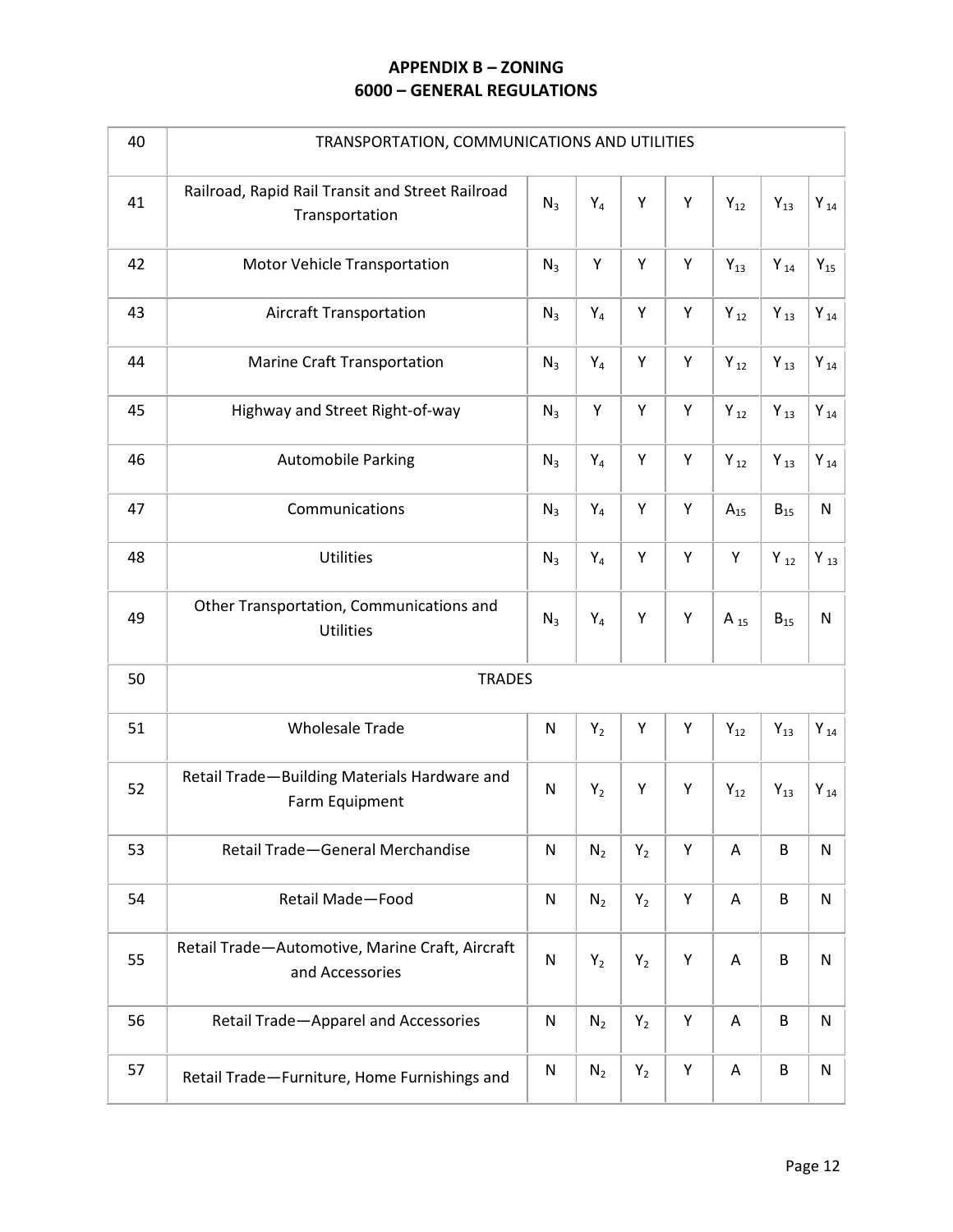|      | Equipment                                       |              |                |                |                |                |           |                 |
|------|-------------------------------------------------|--------------|----------------|----------------|----------------|----------------|-----------|-----------------|
| 58   | Retail Trade-Eating and Drinking Establishments | ${\sf N}$    | ${\sf N}$      | N <sub>2</sub> | Y              | Α              | B         | N               |
| 59   | <b>Other Retail Trade</b>                       | ${\sf N}$    | N <sub>2</sub> | $Y_2$          | Υ              | A              | B         | N               |
| 60   | <b>SERVICES</b>                                 |              |                |                |                |                |           |                 |
| 61   | Finance, Insurance and Real Estate Services     | N            | N              | $Y_6$          | Υ              | Α              | B         | N               |
| 62   | <b>Personal Services</b>                        | ${\sf N}$    | N              | $Y_6$          | Υ              | Α              | $\sf B$   | ${\sf N}$       |
| 62.4 | Cemeteries                                      | $\mathsf{N}$ | $Y_7$          | $Y_7$          | Y              | Υ              | $Y_{13}$  | Y $_{14}$<br>21 |
| 63   | <b>Business Services</b>                        | ${\sf N}$    | $\mathsf{Y}_8$ | $Y_8$          | Υ              | A              | $\sf B$   | N               |
| 64   | <b>Repair Services</b>                          | ${\sf N}$    | $Y_2$          | Υ              | Υ              | $Y_{12}$       | $Y_{13}$  | $Y_{14}$        |
| 65   | <b>Professional Services</b>                    | $\mathsf{N}$ | N              | $Y_6$          | Υ              | A              | $\sf B$   | N               |
| 65.1 | Hospitals, Nursing Homes                        | N            | ${\sf N}$      | N              | $A^*$          | $B^*$          | ${\sf N}$ | N               |
| 65.1 | <b>Other Medical Facilities</b>                 | ${\sf N}$    | $\mathsf{N}$   | ${\sf N}$      | Υ              | A              | B         | N               |
| 66   | <b>Contract Construction Services</b>           | ${\sf N}$    | $Y_6$          | Υ              | Υ              | A              | B         | N               |
| 67   | <b>Governmental Services</b>                    | ${\sf N}$    | N              | $Y_6$          | Y*             | $A^*$          | $B^*$     | N               |
| 68   | <b>Educational Services</b>                     | ${\sf N}$    | ${\sf N}$      | N              | $A^*$          | $B^*$          | N         | N               |
| 69   | <b>Miscellaneous Services</b>                   | ${\sf N}$    | $N_2$          | $Y_2$          | Υ              | A              | B         | ${\sf N}$       |
| 70   | CULTURAL, ENTERTAINMENT AND RECREATIONAL        |              |                |                |                |                |           |                 |
| 71   | <b>Cultural Activities (including churches)</b> | ${\sf N}$    | ${\sf N}$      | $N_2$          | $\mathsf{A}^*$ | $\mathsf{B}^*$ | ${\sf N}$ | ${\sf N}$       |
| 71.2 | Nature Exhibits                                 | ${\sf N}$    | $\mathsf{Y}_2$ | Υ              | Y*             | N              | N         | N               |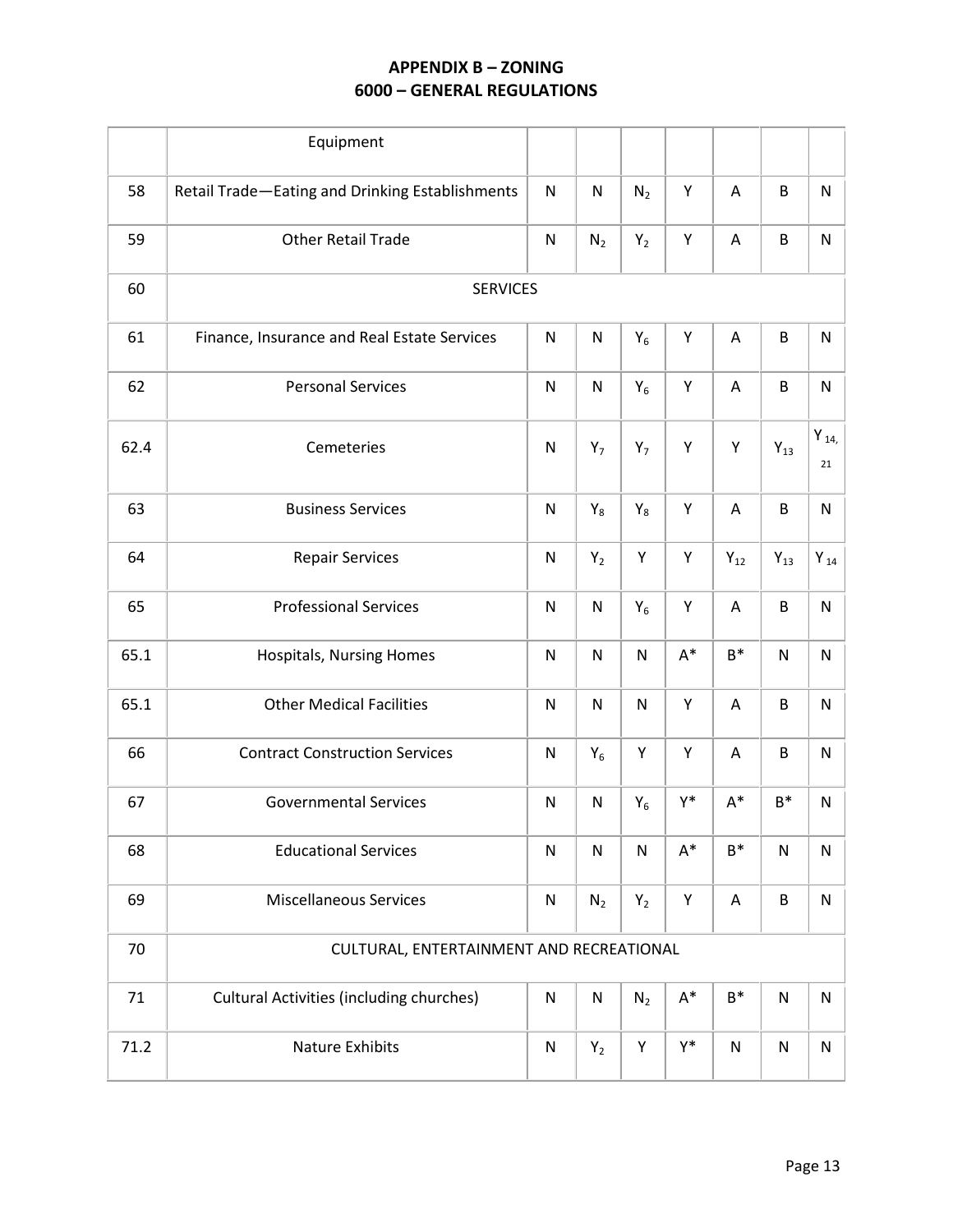| 72    | <b>Public Assembly</b>                                                            | $\mathsf{N}$   | ${\sf N}$           | $\mathsf{N}$ | Υ            | ${\sf N}$         | $\mathsf{N}$ | N                        |
|-------|-----------------------------------------------------------------------------------|----------------|---------------------|--------------|--------------|-------------------|--------------|--------------------------|
| 72.1  | Auditoriums, Concert Halls                                                        | $\mathsf{N}$   | ${\sf N}$           | ${\sf N}$    | A            | B                 | $\mathsf{N}$ | ${\sf N}$                |
| 72.11 | <b>Outdoor Music Shells, Amphitheaters</b>                                        | $\mathsf{N}$   | $\mathsf{N}$        | N            | $\mathsf{N}$ | $\mathsf{N}$      | $\mathsf{N}$ | ${\sf N}$                |
| 72.2  | <b>Outdoor Sports Arenas, Spectator Sports</b>                                    | $\mathsf{N}$   | $\mathsf{N}$        | N            | $Y_{17}$     | $Y_{17}$          | $\mathsf{N}$ | ${\sf N}$                |
| 73    | Amusements                                                                        | $\mathsf{N}$   | ${\sf N}$           | $Y_8$        | Υ            | Υ                 | $\mathsf{N}$ | N                        |
| 74    | Recreational Activities (including golf, riding<br>stables, and water recreation) | N              | $Y_{8, 9, 9}$<br>10 | Y            | Y*           | $A^*$             | $B^*$        | ${\sf N}$                |
| 75    | <b>Resorts and Group Camps</b>                                                    | $\mathsf{N}$   | ${\sf N}$           | ${\sf N}$    | Y*           | Y*                | $\mathsf{N}$ | N                        |
| 76    | Parks                                                                             | ${\sf N}$      | $Y_8$               | $Y_8$        | Y*           | Y*                | $\mathsf{N}$ | N                        |
| 79    | Other Cultural, Entertainment and Recreation                                      | $Y_9$          | $Y_9$               | Y*           | Y*           | $\mathsf{N}$      | ${\sf N}$    |                          |
| 80    | RESOURCES PRODUCTION AND EXTRACTION                                               |                |                     |              |              |                   |              |                          |
| 81    | Agricultural (except livestock)                                                   | $Y_{16}$       | Υ                   | Υ            | $Y_{18}$     | $Y_{19}$          | $Y_{20}$     | $Y_{20}$<br>21           |
| 81.5  | Livestock Farming and Animal                                                      |                |                     |              |              |                   |              |                          |
| 81.7  | <b>Breeding</b>                                                                   | N              | Υ                   | Υ            | $Y_{18}$     | $\mathsf{Y}_{19}$ | $Y_{20}$     | $\mathsf{Y}_{20,}$<br>21 |
| 82    | <b>Agricultural-related Activities</b>                                            | $\mathsf{N}$   | $Y_5$               | Υ            | $Y_{18}$     | $Y_{19}$          | ${\sf N}$    | ${\sf N}$                |
| 83    | Forestry Activities and Related Services                                          | N <sub>5</sub> | Υ                   | Υ            | $Y_{18}$     | $Y_{19}$          | $Y_{20}$     | $Y_{20}$<br>21           |
| 84    | <b>Fishing Activities and Related Services</b>                                    | N <sub>5</sub> | $Y_5$               | Υ            | Υ            | Υ                 | Υ            | Υ                        |
| 85    | Mining Activities and Related Services                                            | ${\sf N}$      | $Y_5$               | Υ            | Υ            | Υ                 | Υ            | Υ                        |
| 89    | <b>Other Resource Production and Extraction</b>                                   | ${\sf N}$      | $Y_5$               | Υ            | Υ            | Υ                 | Υ            | Υ                        |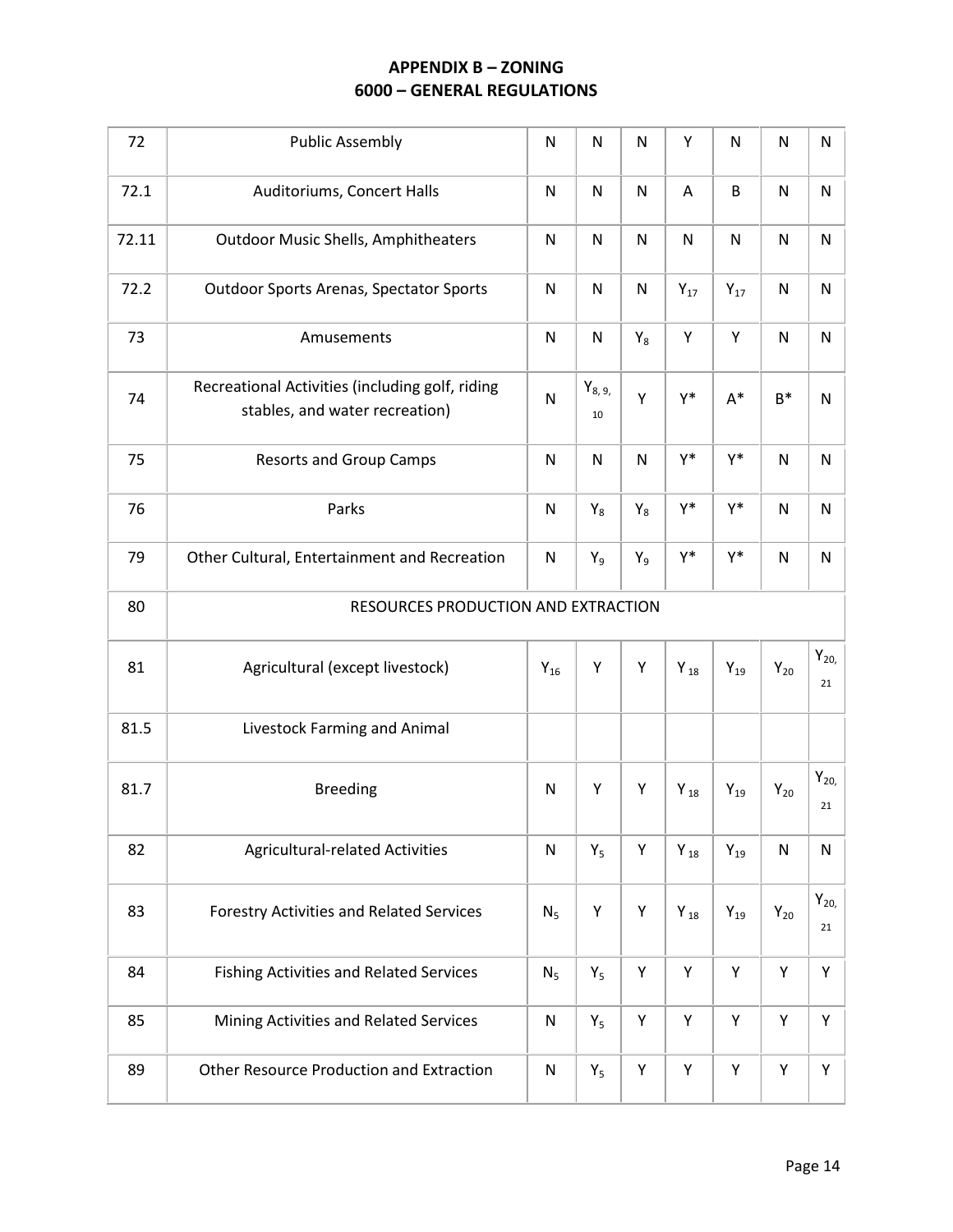## LEGEND

SLUCM: Standard Land Use Coding Manual, U.S. Department of Transportation.

Y (Yes): Land use and related structures are compatible without restriction.

N (No): Land use and related structures are not compatible and shall be prohibited.

 $Y_x$  (yes with restrictions): Land use and related structures generally compatible; see notes 1 through 21.

 $N_{x}$  (no with exceptions): See notes 1 through 21.

NLR (Noise Level Reduction): NLR (outdoor to indoor) to be achieved through incorporation of noise attenuation measures into the design and construction of the structures.

A, B, or C: Land use and related structures generally compatible; measures to achieve NLR for A (DNL 66-70), B (DNL 71-75), C (DNL 76-80), need to be incorporated into the design and construction of structures and approved by the building official.

 $A_{x}$ ,  $B_{x}$ , and  $C_{x}$ : Land use generally compatible with NLR. However, measures to achieve an overall noise level reduction do not necessarily solve noise difficulties and additional evaluation is warranted. See appropriate footnotes.

The designation of these uses as "compatible" in this zone reflects individual federal agencies' and program considerations of general cost and feasibility factors, as well as past community experiences and program objectives. The Airport Zoning Board shall review request and be responsible for issuing necessary permits based on its findings.

#### **NOTES**

- 1. Maximum density of one—two dwelling units per acre or lot coverage less than 20 percent, whichever is greater.
- 2. Within each land use category, uses exist where further definition may be needed due to the variation of densities in people and structures (see Exhibit A included herein).
- 3. No buildings, structures or above-ground utilities shall be placed within the area defined as the clear zone.
- 4. No passenger terminals and no major above-ground transmission lines in APZ 1.
- 5. Factors to be considered: Labor intensity, structural coverage, explosive characteristics, and air pollution. The proposed use shall be evaluated by the director of community development or his designee in conference with the base AICUZ officer for Sheppard Air Force Base or designated personnel.
- 6. Low-intensity office uses only. Meeting places, auditoriums, etc. shall not be permitted. For the purpose of this provision, low-intensity is defined as an employment population not to exceed 25 people per acre per shift.
- 7. Excludes chapels.
- 8. Facilities must be low intensity. For the purpose of this provision, low-intensity is defined as an employment population not to exceed 25 people per acre per shift.
- 9. Clubhouse not permitted.
- 10. Areas for gatherings of people are not recommended. The director of community development shall be responsible for issuing the necessary permit based on his findings.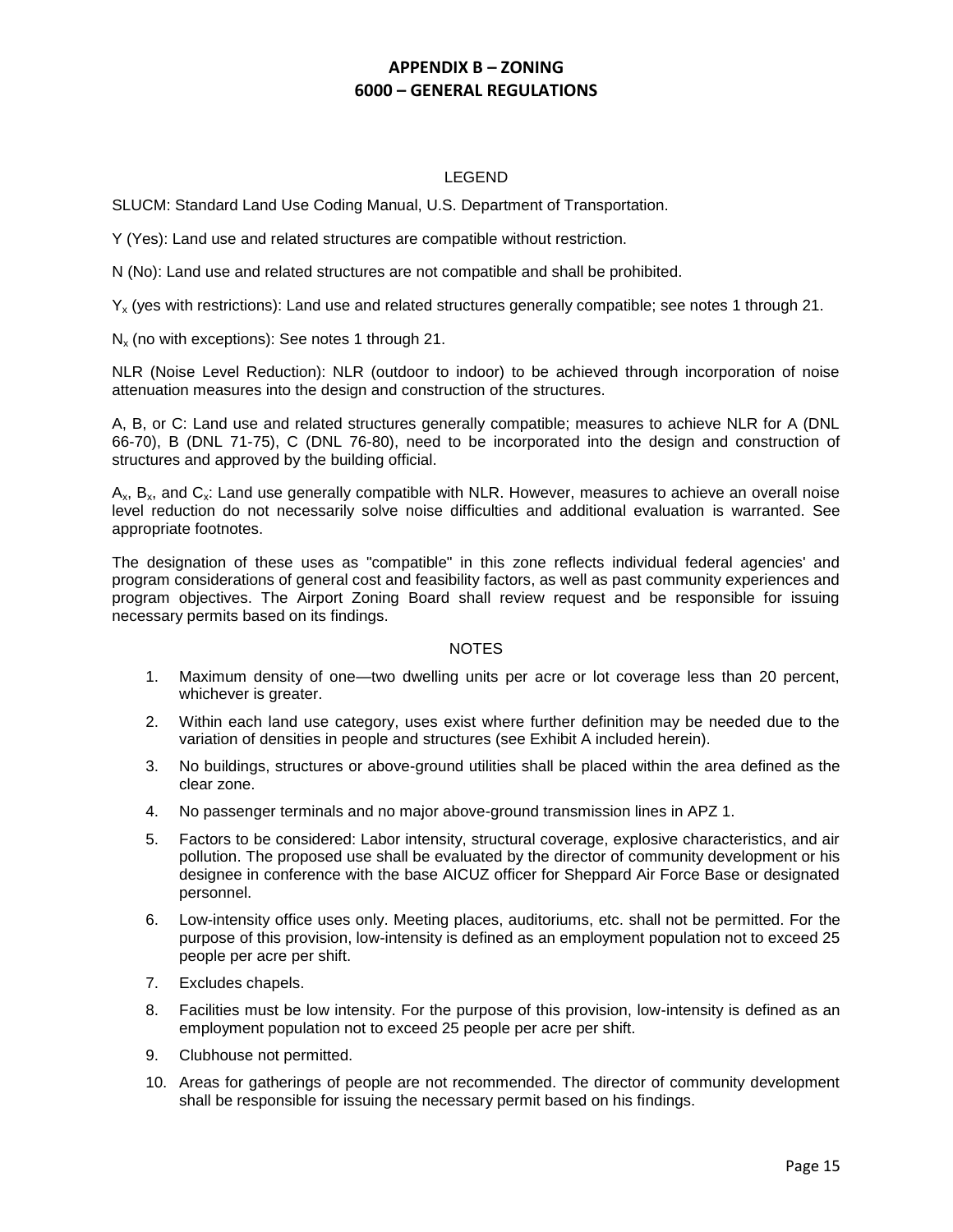- 11. a. Residential use is discouraged in DNL 65-69dB, strongly discouraged in DNL 70-75dB as allowed in 11.b and prohibited in DNL above 75dB.
	- b. Where residential uses are allowed, measures to achieve outdoor to indoor noise level reduction (NLR) to DNL 65dB shall be incorporated and considered in individual approvals. The building official shall be responsible for determining adequacy of attenuation measures.
	- c. NLR criteria will not eliminate outdoor noise problems. However, building location and site planning and design, and use of berms and barriers, may help mitigate outdoor exposure, particularly from near ground level sources. Measures that reduce outdoor noise shall be used whenever practical in preference to measures which only protect interior spaces. Such measures shall be indicated on a site plan and evaluated prior to approval of the required permit.
- 12. Measures to achieve the same NLR as required for facilities in DNL 65-69 dB range shall be incorporated into the design and construction of portions of these buildings where the public is received, office areas, noise sensitive areas or where the normal noise level is low.
- 13. Measures to achieve the same NLR as required for facilities in DNL 70-74 dB range shall be incorporated into the design and construction of portions of these buildings where the public is received, office areas, noise sensitive areas or where the normal noise level is low.
- 14. Measures to achieve the same NLR as required for facilities in DNL 75-79 dB range shall be incorporated into the design and construction of portions of these buildings where the public is received, office areas, noise sensitive areas or where the normal noise level is low.
- 15. If noise sensitive, use appropriate NLR. If not noise sensitive the use is compatible.
- 16. No buildings.
- 17. Land use is compatible provided special sound reinforcement systems are installed as approved by the building official.
- 18. Residential buildings require the same NLR as required for facilities in DNL 65-69 dB range.
- 19. Residential buildings require the same NLR as required for facilities in DNL 70-79 dB range.
- 20. Residential buildings are not permitted.
- 21. Land use is not allowed.

The director of community development or his designee may require building elevations, building plans, landscape plans and other details to allow for proper evaluation of the proposed use in order to ensure the protection of the publics health, safety and welfare.

#### EXHIBIT A

Uses are compatible if they do not result in a gathering of individuals in an area that would result in an average density of greater than 25 persons per acre per hour during a 24-hour period, not to exceed 50 persons per acre at any time.

The following is a reproduction of Appendix F, Volume H, of the 1992 AICUZ study for Sheppard Air Force Base, and is included here for ease of reference.

## **Average Density**

Average densities of persons per hour during a 24-hour period are determined by calculating the number of persons per acre expected on a site, multiplying by the number of hour they will be on the site, and dividing the total by 24.

Example #1. One 8-hour shift of 30 workers on a one acre site.

Avg. density = 30 persons expected  $\times$  8 hours on site = 240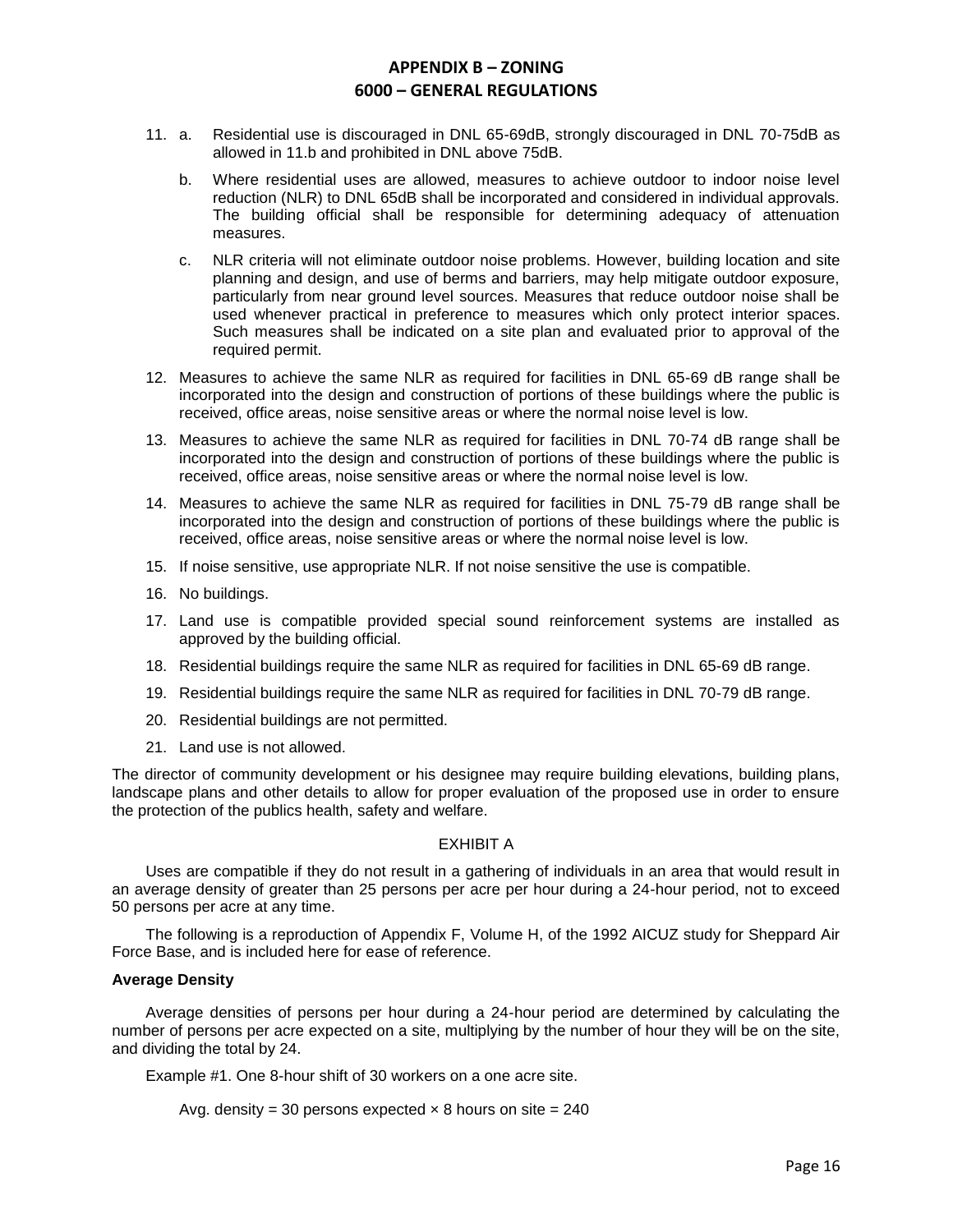Then 240/24=10: Thus avg. density = 10 persons per hour per 24-hour period.

Example #2. Two 8-hour shifts of 30 workers on a one acre site.

Avg. density = 30 persons expected  $\times$  16 hours on site = 480

Then  $480/24=20$ : Thus avg. density = 20 persons per acre per hour per a 24-hour period.

#### **Maximum Density**

The maximum number of persons allowed per acre per hour is calculated by dividing the number of hours persons will be on site by 24 hours, and then dividing by 25 persons per acre per hour by the result. The resulting number is the maximum number of persons allowed per acre per hour, provided it does not exceed 50. Fifty persons per acre at any one time is the maximum number of persons allowed under the standard.

Example. Maximum density for two eight-hour shifts on a one acre site.

| -25 | divided | b٧            | 16/24 | $=$ | 37.5 | persons | per |
|-----|---------|---------------|-------|-----|------|---------|-----|
|     |         | hour allowed. |       |     |      |         |     |

Application of this formula results in the following table which specifies the maximum persons per acre per hour for the duration of the time that persons are expected to be on site during a 24-hour period.

| Hours of Operation<br>Per Day | <b>Maximum Persons</b><br>Allowed Per Acre/<br>During Each Hour |
|-------------------------------|-----------------------------------------------------------------|
| 24                            | 25                                                              |
| 23                            | 26                                                              |
| 22                            | 27                                                              |
| 21                            | 28                                                              |
| 20                            | $30\,$                                                          |
| 19                            | 31                                                              |
| 18                            | 33                                                              |
| $17\,$                        | 35                                                              |
| $16\,$                        | 37                                                              |

### PERSONS PER ACRE